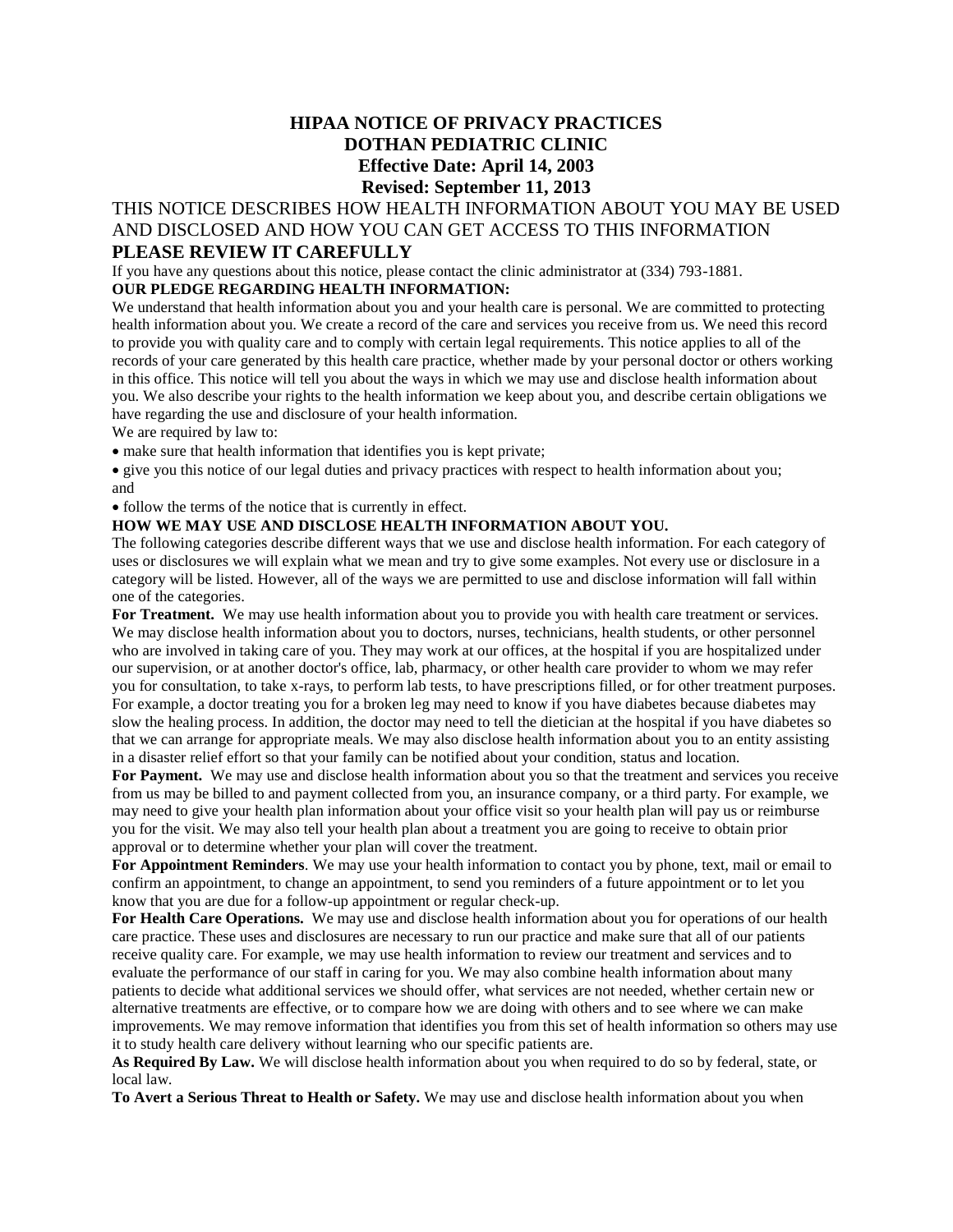necessary to prevent a serious threat to your health and safety or the health and safety of the public or another person. Any disclosure, however, would only be to someone able to prevent the threat.

**Military and Veterans.** If you are a member of the armed forces or separated/discharged from military services, we may release health information about you as required by military command authorities or the Department of Veterans Affairs as may be applicable. We may also release health information about foreign military personnel to the appropriate foreign military authorities.

**Workers' Compensation.** We may release health information about you for workers' compensation or similar programs. These programs provide benefits for work-related injuries or illness.

**Public Health Risks.** We may disclose health information about you for public health activities. These activities generally include the following:

to prevent or control disease, injury or disability;

- to report births and deaths;
- to report child abuse or neglect;
- to report reactions to medications or problems with products;
- to notify people of recalls of products they may be using;
- to notify person or organization required to receive information on FDA-regulated products;

to notify a person who may have been exposed to a disease or may be at risk for contracting or spreading

a disease or condition;

to notify the appropriate government authority if we believe a patient has been the victim of abuse, neglect, or domestic violence. We will only make this disclosure if you agree or when required or authorized by law.

**Health Oversight Activities.** We may disclose health information to a health oversight agency for activities authorized by law. These oversight activities include, for example, audits, investigations, inspections, and licensure. These activities are necessary for the government to monitor the health care system, government programs, and compliance with civil rights laws.

Lawsuits and Disputes. If you are involved in a lawsuit or a dispute, we may disclose health information about you in response to a court or administrative order. We may also disclose health information about you in response to a subpoena, discovery request, or other lawful process by someone else involved in the dispute, but only if efforts have been made to tell you about the request or to obtain an order protecting the information requested. **Law Enforcement.** We may release health information if asked to do so by a law enforcement official:

in reporting certain injuries, as required by law, gunshot wounds, burns, injuries to perpetrators of crime;

- in response to a court order, subpoena, warrant, summons or similar process;
- to identify or locate a suspect, fugitive, material witness, or missing person:
- Name and address
- Date of birth or place of birth;
- Social security number;
- Blood type or rh factor;
- Type of injury;
- Date and time of treatment and/or death, if applicable; and
- A description of distinguishing physical characteristics.

about the victim of a crime, if the victim agrees to disclosure or under certain limited circumstances, we are unable to obtain the person's agreement;

- about a death we believe may be the result of criminal conduct;
- about criminal conduct at our facility; and

in emergency circumstances to report a crime; the location of the crime or victims; or the identity, description, or location of the person who committed the crime.

**Coroners, Health Examiners and Funeral Directors.** We may release health information to a coroner or health examiner. This may be necessary, for example, to identify a deceased person or determine the cause of death. We may also release health information about patients to funeral directors as necessary to carry out their duties.

**National Security and Intelligence Activities.** We may release health information about you to authorized federal officials for intelligence, counterintelligence, and other national security activities authorized by law.

**Protective Services for the President and Others.** We may disclose health information about you to authorized federal officials so they may provide protection to the President, other authorized persons or foreign heads of state or conduct special investigations.

**Inmates.** If you are an inmate of a correctional institution or under the custody of a law enforcement official, we may release health information about you to the correctional institution or law enforcement official. This release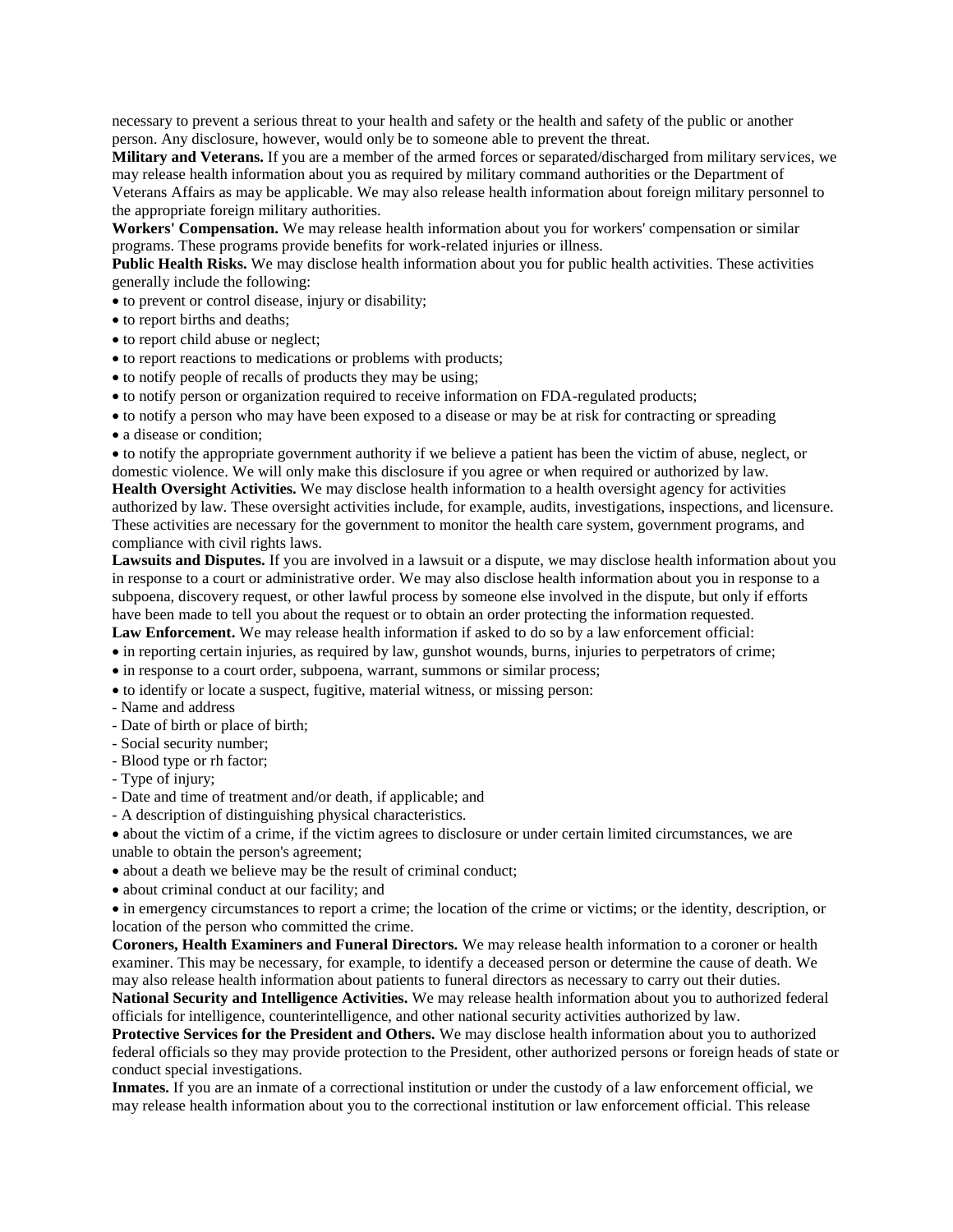would be necessary (1) for the institution to provide you with health care; (2) to protect your health and safety or the health and safety of others; or (3) for the safety and security of the correctional institution.

# **YOUR RIGHTS REGARDING HEALTH INFORMATION ABOUT YOU.**

You have the following rights regarding health information we maintain about you:

**Right to Inspect and Copy:** You have the right to inspect and copy health information that may be used to make decisions about your care. Usually, this includes health and billing records.

To inspect and copy health information that may be used to make decisions about you, you must submit your request in writing to the clinic administrator. If you request a copy of the information, we may charge a fee for the costs of copying, mailing or other supplies and services associated with your request.

We may deny your request to inspect and copy in certain very limited circumstances. If you are denied access to health information, you may request that the denial be reviewed. Another licensed health care professional chosen by our practice will review your request and the denial. The person conducting the review will not be the person who denied your request. We will comply with the outcome of the review.

**Right to Amend.** If you feel that health information we have about you is incorrect or incomplete, you may ask us to amend the information. You have the right to request an amendment for as long as we keep the information. To request an amendment, your request must be made in writing, submitted to the clinic administrator, and must be contained on one page of paper legibly handwritten or typed in at least 10-point font size. In addition, you must provide a reason that supports your request for an amendment.

We may deny your request for an amendment if it is not in writing or does not include a reason to support the request. In addition, we may deny your request if you ask us to amend information that:

was not created by us, unless the person or entity that created the information is no longer available to make the amendment;

- is not part of the health information kept by or for our practice;
- is not part of the information which you would be permitted to inspect and copy; or
- is accurate and complete.

Any amendment we make to your health information will be disclosed to those with whom we disclose information as previously specified.

**Right to an Accounting of Disclosures.** You have the right to request a list accounting for any disclosures of your health information we have made, except for uses and disclosures for treatment, payment, and health care operations, as previously described.

To request this list of disclosures, you must submit your request in writing to the

clinic administrator. Your request must state a time period which may not be longer than six years and may not include dates before April 1 4, 2003. The first list you request within a 12 month period will be free. For additional lists, we may charge you for the costs of providing the list. We will notify you of the cost involved and you may choose to withdraw or modify your request at that time before any costs are incurred. We will mail you a list of disclosures in paper form within 30 days of your request, or notify you if we are unable to supply the list within that time period and by what date we can supply the list; but this date will not exceed a total of 60 days from the date you made the request.

**Right to Request Restrictions.** You have the right to request a restriction or limitation on the health information we use or disclose about you for treatment, payment, or health care. If you paid out-of-pocket for a specific item or service, you have the right to request that medical information with respect to that item or service not be disclosed to a health plan for purposes of payment or healthcare operations, and we are required to honor that request. You also have the right to request a limit on the health information we disclose about you to someone who is involved in your care or the payment for your care, such as a family member or friend. For example, you could ask that we restrict a specified nurse from use of your information, or that we not disclose information to your spouse about a surgery you had.

*Except as noted above, we are not required to agree to your request for restrictions if it is not feasible for us to ensure our compliance or believe it will negatively impact the care we may provide you.* If we do agree, we will comply with your request unless the information is needed to provide you emergency treatment. To request a restriction, you must make your request in writing to the clinic administrator. In your request, you must tell us what information you want to limit and to whom you want the limits to apply; for example, use of any information by a specified nurse, or disclosure of specified surgery to your spouse.

**Right to Request Confidential Communications.** You have the right to request that we communicate with you about health matters in a certain way or at a certain location. For example, you can ask that we only contact you at work or by mail to a post office box.

To request confidential communications, you must make your request in writing to the clinic administrator. We will